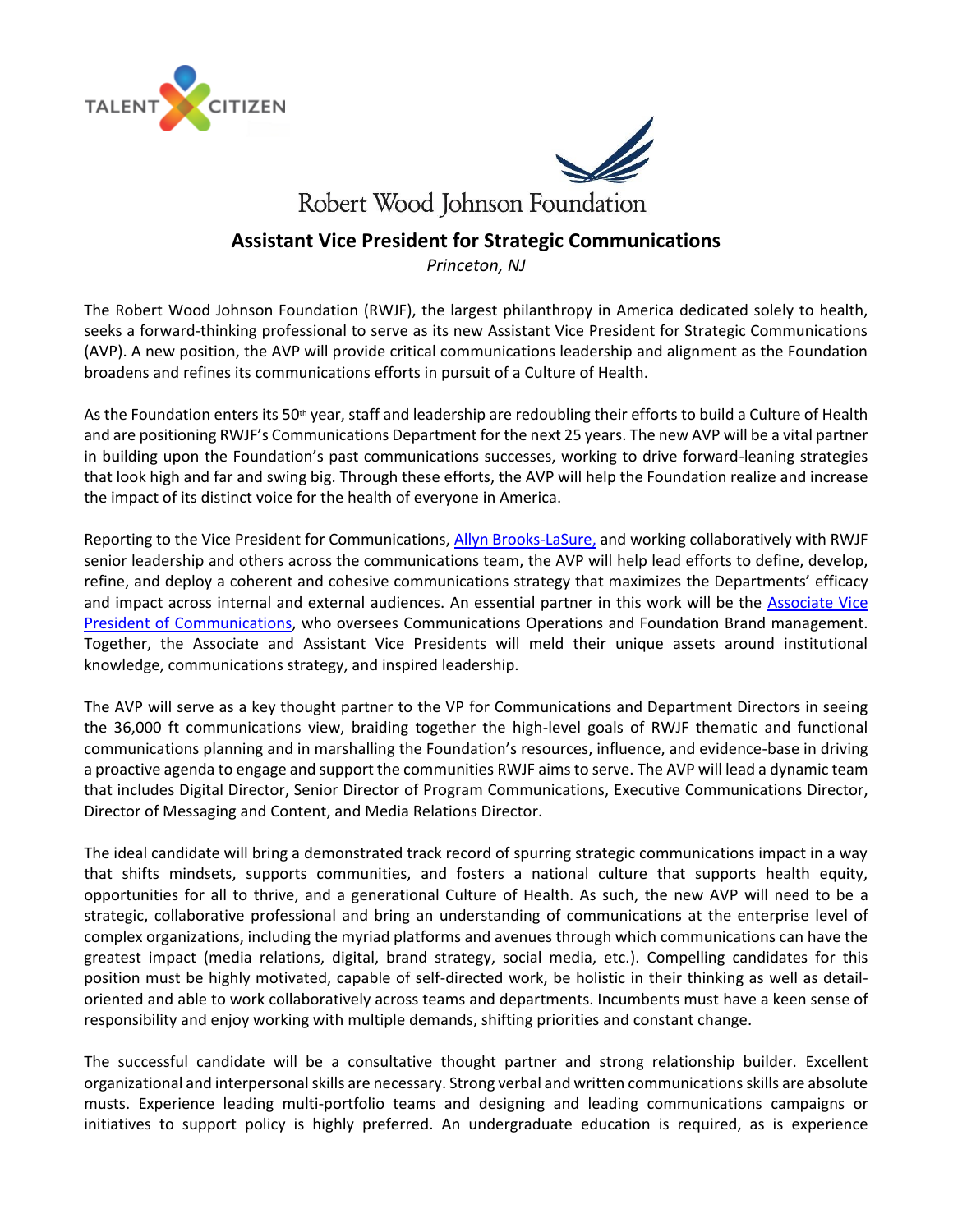

successfully working in complex environments. with significant post-graduation experience will be considered. Most importantly, a personal and professional commitment to anti-racism, equity and inclusiveness is vital to advancing the Guiding Principles of RWJF, including the understanding of how one's own identity and lived experiences inform their work.

## **THE ASSISTANT VICE PRESIDENT FOR STRATEGIC COMMUNICATIONS**

Reporting to the Vice President for Communications, the Assistant Vice President for Strategic Communications will help to oversee a well-functioning Communications Department of 40-plus staff members – along with supporting the oversight of RWJF's communications consultants who assist grantees and staff in developing and executing communications strategies. In this cross-functional and collaborative environment, the AVP will serve as crucial connective tissue, allowing RWJF Communications to realize maximum impact.

## **CORE RESPONSIBILITIES of the Assistant Vice President for Strategic Communications**

- Supports the development, execution, and impact assessment of the Foundation-wide strategic communications plan.
- Manages Digital Director, Director of Program Communications, Executive Communications Director, Media Relations Director, and Director of Messaging and Content Coordination – while providing matrixed management to other department directors, as required.
- In partnership with the VP for Communications, support the development, implementation, and maintenance of a high-impact strategic communications plan that builds brand equity and positions the Foundation and its grantees as trusted nonpartisan voices for health and health equity among key audiences.
- Provides inspired and motivating leadership that strengthens the department's ability to devise and implement strategies that employ cutting-edge technology, innovative thinking, and communications best practices.
- Leads the alignment of distinct communications streams, supporting efforts to ensure that the Foundation speaks with one consistent, clear, and courageous voice.
- Serves as core member of senior communications staff that drives overall Foundation communication strategy and brand development.
- Oversees the evaluation of effectiveness and influence of Foundation's communications activities and implements ongoing quality improvement measures.
- Serves as communications representative on various cross-Foundational working groups and committees, and participates in senior staff and other leadership meetings that inform strategy and shape the future direction of the Foundation's programmatic work.
- Develops and manages relationships with key RWJF partners and organizations.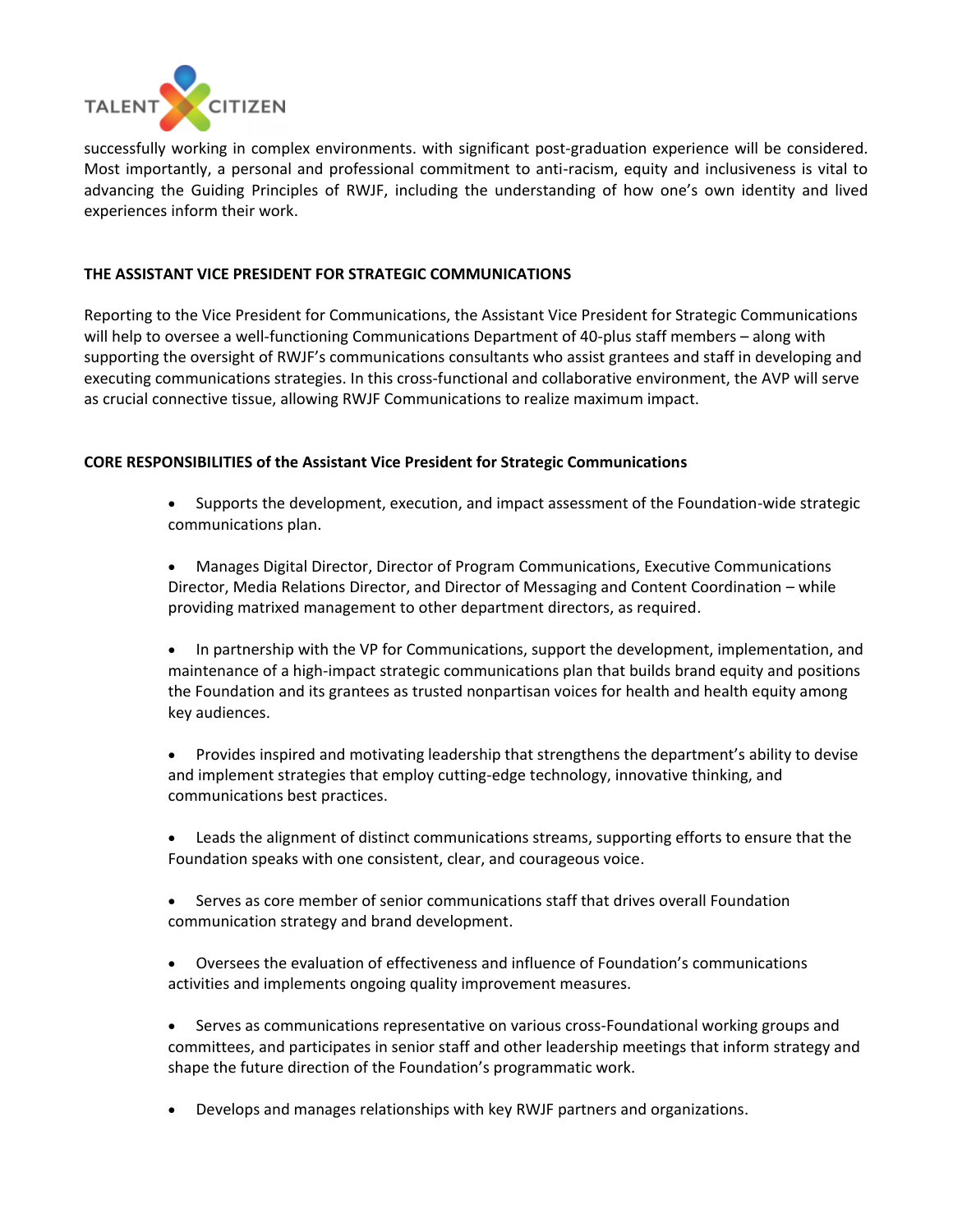

### **QUALIFICATIONS AND EXPERIENCES**

*Base*

- Commitment to the Robert Wood Johnson Foundation's Guiding Principles.
- 12 to 15 years of communications experience, including demonstrated history of crafting and managing communications strategies in issue or policy campaigns.
- A history of developing and assessing communications metrics, measurements, and analytics to guide high-level strategy – shaping the trajectory of efforts in media relations, digital, executive communications, and message development.
- Extended track record of results-driven, people-centered leadership that effectively models courage, humility, and honesty to peers, direct reports, and supervisors alike.
- A gifted manager who has coached and developed excellence in other communications leaders and managers.
- Experience serving as an effective and persuasive internal change agent with a history of effectively introducing new communications strategies, tools, or processes to an organization.
- Demonstrated unswerving and thoughtful commitment to equity, diversity, and inclusion in previous leadership positions.
- Impeccable written and verbal communication skills, with the ability to synthesize material quickly, identify strategic communications opportunities, and to see and articulate the big picture.
- Exceptional project and people management skills, including the demonstrated ability to think and act independently and manage multiple priorities and projects in a decentralized, matrixed organization.
- Excellent interpersonal skills that support the collegial, thoughtful, and professional working environment within the department.

## *Aspirational*

- Experience providing key leadership during periods of significant organizational change.
- Experience in communicating health equity messages.
- Experience in philanthropic communications.
- Demonstrated track record of exceptional operational effectiveness with innate instincts for how to get things done within bureaucratic structures.
- Expertise in health/public health; an understanding of structural systemic barriers around race and class regarding health and public health is important.

Salary is highly competitive and commensurate with experience. The Robert Wood Johnson Foundation offers comprehensive medical (health, dental, vision) and retirement benefits. While the AVP may be primarily based at one of the Foundation's three offices – headquarters in Princeton, N.J. (preferred), New York City, or Washington, D.C. – this is not a remote position. The AVP will be required to visit the Princeton office as defined by the Foundation's return-to-work policies still to be determined.

## **Nominations & Instructions to Apply**

Talent Citizen, a national executive search and talent consulting firm focused on the pursuit of positive social impact with equity at its center, is partnering with the Robert Wood Johnson Foundation on this search. President Tracy Welsh, Senior Associate Connor Daley, and Senior Associate Eva Kotilinek are leading this engagement. Additional questions and nominations of candidates should be directed to Connor [\(cdaley@talentcitizen.com\)](mailto:cdaley@talentcitizen.com).